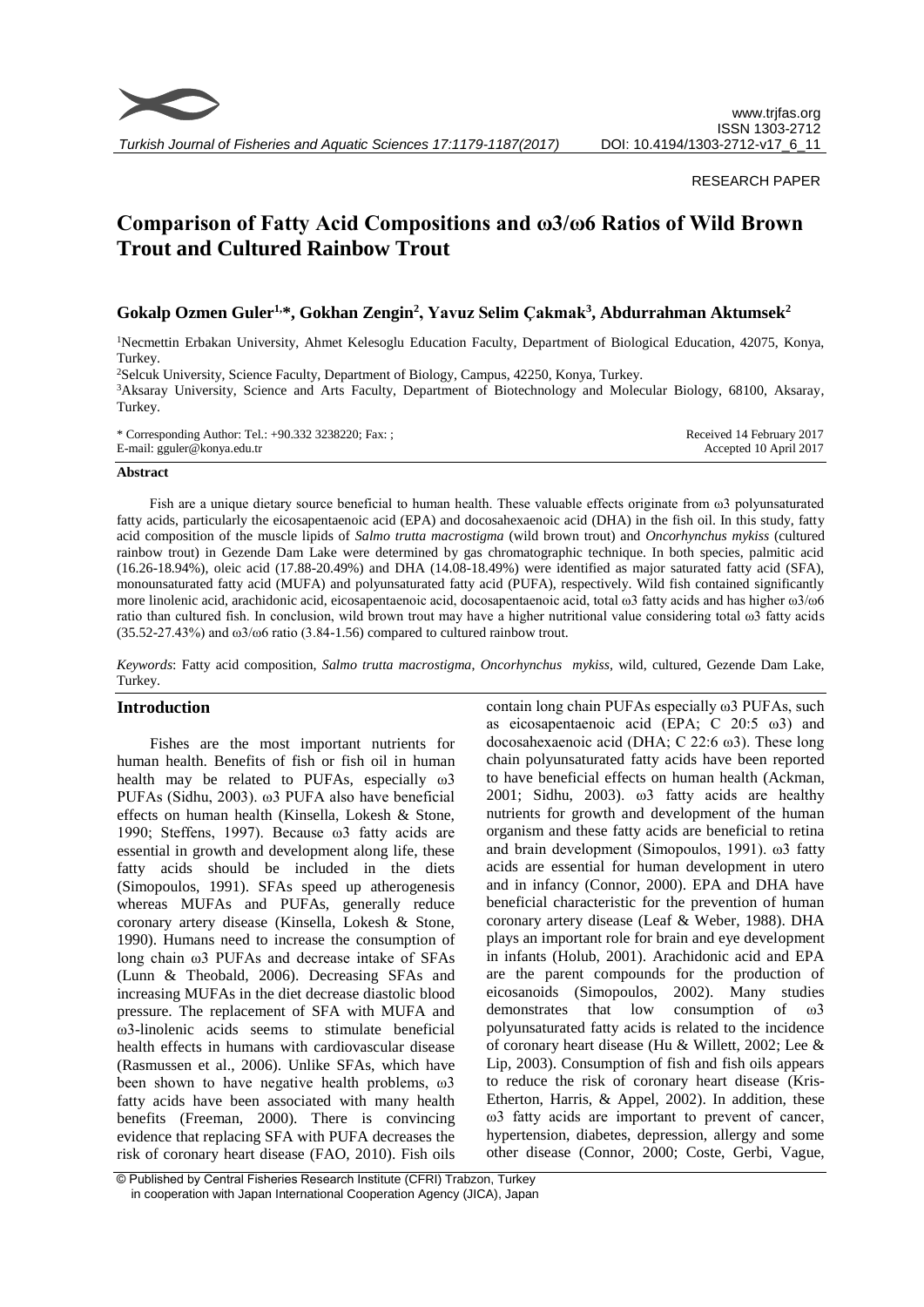[Pieroni, & Raccah, 2003;](#page-6-2) [Gottrand, 2008;](#page-6-3) [Hibbeln,](#page-7-3)  [1998;](#page-7-3) Holm [et al., 2001;](#page-7-4) [Hu, Cho, Rexrode, Albert, &](#page-7-5)  [Manson, 2003;](#page-7-5) [Pike, 1999;](#page-7-6) [Rose, 1997;](#page-7-7) [Simopoulos,](#page-8-1)  [2004\)](#page-8-1). An increase in the  $\omega$ 3/ $\omega$ 6 fatty acid ratio in diet is benefical to prevent coronary heart disease by reducing plasma lipids in humans (Kinsella, Lokesh & Stone, 1990).

The fatty acid composition of fish lipids is influenced by diet, reproductive cycle, species, salinity, season, water temperature, individualspecific behaviors, spawning, geographical location and sex [\(Akpinar, Görgün, & Akpinar, 2009;](#page-6-4) [Bayır et](#page-6-5)  [al., 2010;](#page-6-5) [Çelik, Diler, & Küçükgülmez, 2005;](#page-6-6) [Guler,](#page-6-7)  [Aktumsek, Cakmak, Zengin, & Citil, 2011;](#page-6-7) Haliloğlu, Bayır, Sirkecioğlu, Aras, & Atamanalp, 2004; [Henderson & Tocher, 1987;](#page-7-9) [Sardenne et al., 2017;](#page-8-2) [Shirai, Suzuki, Tokairin, Ehara, & Wada, 2002;](#page-8-3) [Sushchik, Rudchenko, & Gladyshev, 2017;](#page-8-4) [Uysal,](#page-8-5)  [Yerlikaya, Aksoylar, Yöntem, & Ulupinar, 2006\)](#page-8-5). Another important factor affecting fatty acid composition is whether the fish is wild or cultured. Wild fish contain more ω3 fatty acids than cultured fish [\(Ozogul, Yavuzer, Ozogul, & Kuley, 2013\)](#page-7-10). In addition, wild fish living in lakes are better sources of DHA than cultured fish reared in polyculture [\(Łuczyńska, Tońska, Krejszeff, & Żarski, 2016\)](#page-7-11).

Gezende Dam is constructed on Ermenek River. The body of the dam, which is a concrete arch-type, has a volume of 98 dam<sup>3</sup>, a height from the riverbed is 75 m, a volume of lake is 91,90 hm<sup>3</sup>, and a lake area is 3,97 square kilometers [\(DSİ,](#page-6-8) 2013). The species of trout used in the research are Salmonid species. Most economically important members of this family are in the forefront of artificial cultured fish [\(Geldiay &](#page-6-9)  [Balık, 1996\)](#page-6-9). The wild brown trout which is naturally grown in Ermenek River is *Salmo trutta macrostigma*  (Dumeril, 1858) and the cultured rainbow trout is grown in cages from local fish farm is *Oncorhynchus*  *mykiss (Walbaum, 1792)*.

No reports have been published about the fatty acid composition of wild brown trout and cultured rainbow trout in Gezende Dam Lake. Therefore, the aim of this work is to compare of the wild brown trout and cultured rainbow trout in terms of their fatty acid composition.

## **Materials and Methods**

#### **Sample Collection**

Trout in inland water has the highest production rate in cultured aquaculture fish with 53,1 % (TÜİK, 2011). Trout is preferred by consumers due to its good taste. Trout production is about 60% of the total fish production and trouts are the main cultured freshwater fish in Turkey (Harlioğlu, 2012). *Salmo trutta* L. (wild brown trout) are native to North America, Europe, West and North Asia [\(Geldiay &](#page-6-9)  [Balık, 1996\)](#page-6-9). Brown trout can be considered as an important fish species in Turkey. It is highly accepted in Turkey and the local market value is higher than rainbow trout [\(Arslan, Sirkecioglu, Bayir, Arslan, &](#page-6-10)  Aras 2012). Europe and Turkey are the natural distribution area of brown trout [\(Yeşilayer & Genç,](#page-8-6)  [2013\)](#page-8-6). Rainbow trout is primarily raised in inland waters and trout production has increased recently (Balcı Akova, 2015). Rainbow trout is the most important cultivated fish species in Turkey (Akpinar, Akpinar, Gorgun & Akpinar, 2015). This species is one of the most widely cultured species throughout the world (Kalyoncu, Yaman & Aktumsek, 2010).

Trout species used in this study have been obtained from Gezende Dam Lake, Mut, Turkey. The fishes used in this study are presented in Figure 1 and Figure 2. All fish used in this study are almost at the same size and age (over 2 years old). Total weight and



**Figure 1.** Salmo trutta macrostigma (wild brown trout).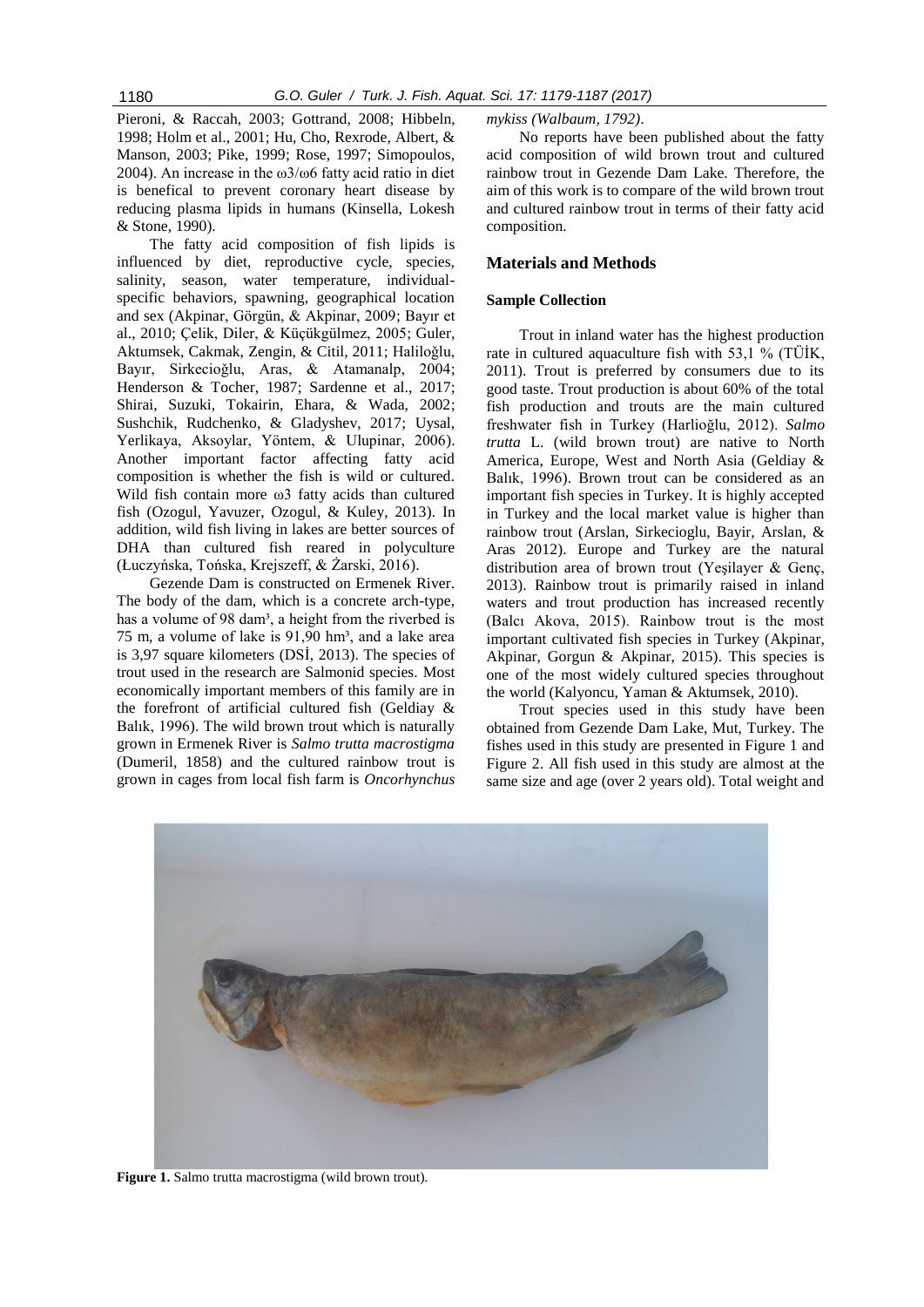

**Figure 2.** *Oncorhynchus mykiss* (cultured rainbow trout).

average length are about 250-300 g and 150-170 mm, respectively. Fish were transported to the laboratory in about four hours in ice cooler box and 10 g dorsal muscle tissues were taken as the samples. The samples were frozen at -26 ºC until analyzed. At the beginning of analysis, the samples were allowed to equilibrate to room temperature.

#### **Fatty Acid Analysis**

Total lipids of fish have been extracted with chloroform/methanol (2:1 v/v) according to the Folch, Lees, & Sloane-Stanley (1957). The fatty acids in the total lipid have been esterified into methyl esters by saponification with 0.5 N methanolic NaOH and transesterified with  $14\%$  BF<sub>3</sub> (v/v) in methanol [\(IUPAC, 1979\)](#page-7-12).

Fatty acid methyl esters (FAMEs) have been analyzed on a HP (Hewlett Packard) Agilent 6890N model gas chromatograph (GC), equipped with a flame ionization detector (FID) and fitted with a HP-88 capillary column (100 m, 0.25 mm i.d. and 0.2 µm). Injector and detector temperatures have been 240 and 250 ºC, respectively. The oven was programmed at 160 ºC initial temperature and 2 min initial time. Thereafter the temperature was increased to 185 ºC at 4 ºC/min, then increased to 200 ºC at 1 ºC/min and held at 200 ºC for 46.75 min. Total run time was 70 min. Carrier gas used was helium (1 mL/min).

Identification of fatty acids has been carried out by comparing sample FAME peak relative retention times with those obtained for Alltech, Nu-Check Prep. Inc. USA and Accu standards. Results have been expressed as FID response area relative percentages. Each reported result is the average value of three GC analyses. The results are offered as mean  $\pm$  SD in Table 1.

Statistical analyses were performed using SPSS 15.0. Differences among the mean values of the fish species were compared by *t*-test at a 0.05 significance level.

#### **Results and Discussion**

Fatty acid composition of wild brown trout and cultured rainbow trout is presented in Table 1. Thirty eight fatty acids were identified from the muscle of both species. Generally, palmitic acid (C 16:0) (16.26-18.94%), oleic acid (C 18:1 ω9) (17.88- 20.49%) and DHA (C 22:6 ω3) (14.08-18.89) were the most abundant fatty acids in both species. These results were similar to those reported by [Akpinar,](#page-6-4)  Görgün, & Akpinar (2009), [Haliloğlu, Bayir,](#page-7-13)  Sirkecioğlu, & Aras (2005) and [Ateş et al. \(2013\)](#page-6-11) for *S. trutta macrostigma*, [Haliloǧlu, Bayır, Sirkecioǧlu,](#page-7-8)  [Aras, & Atamanalp, \(2004\)](#page-7-8) and [Chávez-Mendoza et](#page-6-12)  al. (2014) for *O. mykiss*. Wild brown trout had a large amount of palmitic acid (18.94%) while cultured rainbow trout had more oleic acid (20.49%) and DHA (18.89%). Environmental factors affect the fatty acid content in fish (Henderson & Tocher, 1987; Haliloglu et al., 2004).

In the present study, palmitic acid was identified as the major SFA in wild brown trout and cultured rainbow trout. Other predominant SFAs were stearic acid in both species. Similar results also obtained from for *S. trutta macrostigma* [\(Akpinar, Görgün, &](#page-6-4)  Akpinar, 2009; [Ateş et al., 2013;](#page-6-11) [Haliloğlu, Bayir,](#page-7-13)  Sirkecioğlu, & Aras, 2005) and *O. mykiss* [\(Chávez-](#page-6-12)[Mendoza et al., 2014;](#page-6-12) [Kalyoncu, Yaman, &](#page-7-14)  [Aktumsek, 2010;](#page-7-14) [Sabetian, Delshad, Moini, Islami, &](#page-8-7)  [Motalebi, 2012\)](#page-8-7). Kaya & Erdem (2009) also reported that palmitic and stearic acid were major SFA in wild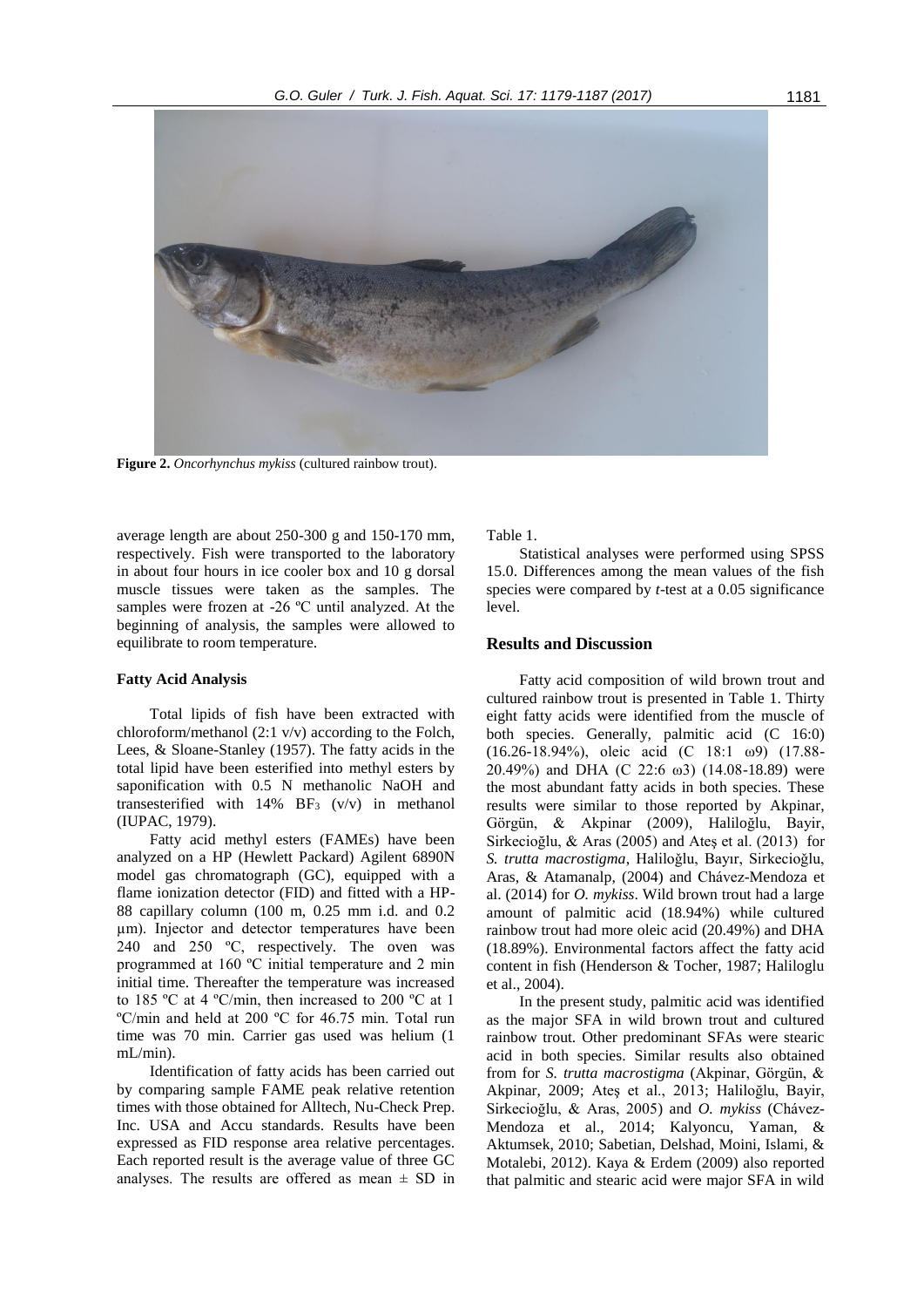| <b>FATTY ACIDS</b>           | Wild brown trout              | Cultured rainbow trout        |
|------------------------------|-------------------------------|-------------------------------|
| C8:0                         | $0.03 \pm 0.03$ ***, a        | $0.01\pm0.01$ $^{\rm a}$      |
| $\rm C$ 10:0                 | $0.02 \pm 0.02$ <sup>a</sup>  | $0.01 \pm 0.01$ <sup>a</sup>  |
| C <sub>11:0</sub>            | $0.03 \pm 0.03$ <sup>a</sup>  | $0.01 \pm 0.00$ b             |
| $C$ 12:0                     | $0.68 \pm 0.45$ <sup>a</sup>  | $0.04 \pm 0.01$ b             |
| C <sub>13:0</sub>            | $0.02 \pm 0.01$ <sup>a</sup>  | $0.02 \pm 0.01$ <sup>a</sup>  |
| $C$ 14:0                     | $2.21 \pm 0.19$ b             | $3.38 \pm 0.54$ <sup>a</sup>  |
| C <sub>15:0</sub>            | $0.22 \pm 0.04$ b             | $0.32 \pm 0.03$ <sup>a</sup>  |
| C16:0                        | $18.94 \pm 1.22$ <sup>a</sup> | $16.26 \pm 0.50^{\circ}$      |
| C17:0                        | $0.41 \pm 0.09$ b             | $0.56 \pm 0.02$ <sup>a</sup>  |
| C18:0                        | $4.27\pm0.50$ $^{\rm a}$      | $4.19\pm0.45$ $^{\rm a}$      |
| C19:0                        | $0.17 \pm 0.06$ <sup>a</sup>  | $0.12 \pm 0.03$ <sup>a</sup>  |
| C20:0                        | $0.32 \pm 0.07$ <sup>a</sup>  | $0.07 \pm 0.01$ b             |
| $C$ 21:0                     | $1.04\pm0.30$ $^{\rm a}$      | $0.77\pm0.22$ $^{\rm b}$      |
| $C$ 22:0                     | $0.01 \pm 0.00^{\text{ a}}$   | $0.01 \pm 0.00$ <sup>a</sup>  |
| C24:0                        | $0.01\pm0.01$ $^{\rm a}$      | $0.03 \pm 0.02$ <sup>a</sup>  |
| $\sum$ SFA $^{**}$           | $28.38 \pm 1.51$ <sup>a</sup> | $25.80 \pm 0.62$ <sup>b</sup> |
|                              |                               |                               |
| C 14:1 $\omega$ 5            | $0.17 \pm 0.07$ <sup>a</sup>  | $0.13 \pm 0.03$ <sup>a</sup>  |
| C $15:1\omega$               | $0.03 \pm 0.02$ <sup>a</sup>  | $0.01 \pm 0.00$ b             |
| C $16:1\omega$               | $7.24 \pm 0.96$ <sup>a</sup>  | $3.74 \pm 0.69$ b             |
| C $17:1\omega8$              | $1.19 \pm 0.17$ <sup>a</sup>  | $0.41 \pm 0.07$ b             |
| C $18:1\omega$ 9             | $17.88 \pm 1.69$ b            | $20.49 \pm 0.52$ <sup>a</sup> |
| C $18:1\omega$               | $0.03 \pm 0.01$ <sup>a</sup>  | $0.02 \pm 0.01$ <sup>a</sup>  |
| C $20:1 \omega$ 9            | $0.20 \pm 0.10^{\text{ b}}$   | $4.35\pm0.70$ $^{\rm a}$      |
| C 22:1 $\omega$ 9            | $0.07 \pm 0.03$ <sup>a</sup>  | $0.03 \pm 0.01$ b             |
| $C$ 24:1 $\omega$ 9          | $0.03 \pm 0.02$ <sup>a</sup>  | $0.02 \pm 0.01$ b             |
| $\Sigma$ MUFA $^{**}$        | $26.84 \pm 1.98$ b            | $29.20 \pm 1.56$ <sup>a</sup> |
|                              |                               |                               |
| $C$ 18:2 $\omega$ 6          | $5.64 \pm 1.10^{\text{ b}}$   | $15.33 \pm 0.75$ <sup>a</sup> |
| C $18:3\omega$               | $0.13 \pm 0.02$ <sup>a</sup>  | $0.16 \pm 0.05$ <sup>a</sup>  |
| C 18:3 $\omega$ 3            | $7.07 \pm 1.55$ <sup>a</sup>  | $2.40 \pm 0.12$ <sup>b</sup>  |
| $C$ 20:2 $\omega$ 6          | $0.55 \pm 0.46$ <sup>a</sup>  | $0.80\pm0.22$ a               |
| $C20:3\omega$                | $0.23 \pm 0.06$ <sup>a</sup>  | $0.28\pm0.04$ $^{\rm a}$      |
| $C$ 20:3 $\omega$ 3          | $0.01 \pm 0.01$ <sup>a</sup>  | $0.01 \pm 0.01$ <sup>a</sup>  |
| $C$ 20:4 $\omega$ 6          | $2.22 \pm 0.35$ <sup>a</sup>  | $0.51\pm0.09$ $^{\rm b}$      |
| $C$ 20:5 $\omega$ 3          | $9.73 \pm 0.57$ <sup>a</sup>  | $4.37 \pm 0.37$ b             |
| C 22:2 $\omega$ 6            | $0.02 \pm 0.01$ <sup>a</sup>  | $0.01 \pm 0.01$ <sup>a</sup>  |
| $C$ 22:3 $\omega$ 3          | $0.02 \pm 0.01$ <sup>a</sup>  | $0.01\pm0.00$ $^{\rm b}$      |
| $C$ 22:4 $\omega$ 6          | $0.23 \pm 0.15$ <sup>a</sup>  | $0.22 \pm 0.04$ <sup>a</sup>  |
| $C$ 22:5 $\omega$ 6          | $0.23 \pm 0.07$ <sup>a</sup>  | $0.27 \pm 0.08$ <sup>a</sup>  |
| C 22:5 $\omega$ 3            | $4.61 \pm 0.71$ <sup>a</sup>  | $1.75 \pm 0.07$ b             |
| C 22:6 $\omega$ 3            | $14.08 \pm 1.12$ <sup>b</sup> | $18.89\pm1.69$ a              |
| $\Sigma$ PUFA **             | $44.77 \pm 0.88$ <sup>a</sup> | $45.01 \pm 1.75$ <sup>a</sup> |
|                              |                               |                               |
| $\Sigma\omega3$              | $35.52 \pm 1.62$ <sup>a</sup> | $27.43 \pm 1.56$ <sup>b</sup> |
| $\Sigma$ ω6                  | $9.25 \pm 1.56^{\mathrm{b}}$  | $17.58\pm0.93$ $^{\rm a}$     |
| $\Sigma\omega$ 3/ $\omega$ 6 | 3.84 <sup>a</sup>             | 1.56 <sup>b</sup>             |
|                              |                               |                               |

**Table 1.** Fatty acid compositions of muscle of wild brown trout and cultured rainbow trout in Gezende Dam Lake (%) \*

\* The data are presented as average values from three analyzed lots (means± SD).

\*\* SFA: Saturated fatty acid MUFA: Monounsaturated fatty acid PUFA: Polyunsaturated fatty acid.

\*\*\* a, b values for sample with different letters in the same fraction are significantly dif

and farmed trout. Similar results have also been reported in farmed rainbow trout (Harlioğlu, 2012). In our study, wild brown trout contained more these fatty acids compared to cultured rainbow trout. [Yeşilayer](#page-8-6)  & Genç (2013) also reported similar results for wild brown trout and farmed rainbow trout in Munzur River. [Saglık Aslan, Guven, Gezgin, Alpaslan, &](#page-8-8)  [Tekinay \(2007\)](#page-8-8) have also reported that major SFA is palmitic acid both wild and cultured trout. In our study, wild brown trout (28.38%) contained more total SFA contents than cultured rainbow trout (25.80%). Similar results were observed by [Yeşilayer](#page-8-6)  and Genç (2013) for wild (27.7%) and cultured trout (21.4%) and [Łuczyńska, Tońska, Krejszeff & Żarski,](#page-7-11) [\(2016\)](#page-7-11) for wild perch (31.82%) and pond-cultured (30.7%). As can be seen from Table 1, significant differences (*P≤0.05*) were determined between total SFA of wild brown trout and cultured rainbow trout. It may be originated from food type and nutrition regime. Wang, Ma, Wang, & Liu (2012) stated that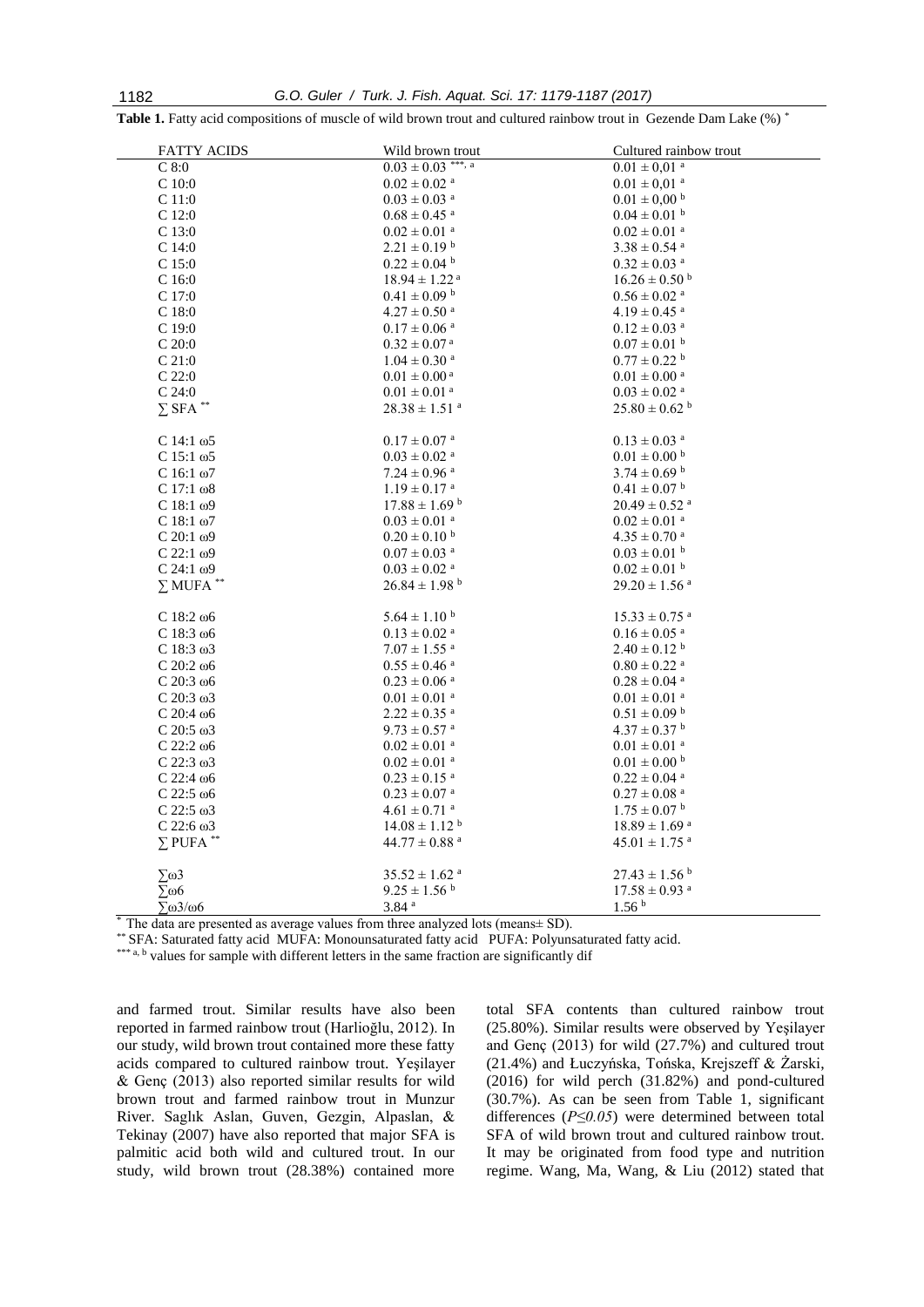the reduction of SFAs in cultured fish could be because of low level of SFAs in the commercial feed. Dietary fatty acids in fish muscle reflect the dietary lipid (Steffens, 1997).

Oleic acid (C 18:1  $\omega$ 9) was identified as the major MUFA in both species. Cultured rainbow trout contained significantly more oleic acid than wild rainbow trout as shown in Table 1. It has also been reported in other studies that oleic acid is the major MUFA in wild and cultured trout [\(Yeşilayer & Genç,](#page-8-6)  [2013\)](#page-8-6), wild and cultured perch [\(Łuczyńska, Tońska,](#page-7-11)  [Krejszeff & Żarski,](#page-7-11) 2016) and wild and farmed seabream [\(Rincón et al., 2016\)](#page-7-15). Similar results have also been reported in farmed rainbow trout (Harlioğlu, 2012). Similarly, [Saglık Aslan, Guven, Gezgin,](#page-8-8)  [Alpaslan, & Tekinay \(2007\)](#page-8-8) have also reported that major MUFA is oleic acid in wild and cultured trout. Oleic acid is a characteristic monounsaturated fatty acid in fish [\(Steffens, 1997\)](#page-8-9). In farmed rainbow trout [\(Yeşilayer & Genç, 2013\)](#page-8-6) and wild seabream [\(Rincón](#page-7-15)  [et al., 2016\)](#page-7-15), oleic acid has been reported to be present at high level. In the present study, the second most abundant MUFA was palmitoleic acid (C 16:1 ω7). Palmitoleic acid was significantly higher in wild brown trout (7.24%) than cultured fish (3.74%). Similar results for wild and cultured trout have been reported [\(Akpinar, Akpinar, Gorgun, & Akpinar,](#page-6-13)  [2015\)](#page-6-13). Kaya & Erdem (2009) have also reported that oleic acid and palmitoleic acid are predominant MUFA in wild and farmed trout. In our study, cultured rainbow trout contained more total MUFA than wild brown trout. Similar results were obtained by [Blanchet et al. \(2005\),](#page-6-14) [Fallah, Saei-Dehkordi &](#page-6-15)  Nematollahi (2011) and [Yeşilayer & Genç \(2013\)](#page-8-6) for cultured rainbow trout and by [Rincón et al. \(2016\)](#page-7-15) for other fish species. As can be seen from Table 1, significant differences were determined between total MUFA of wild brown trout and cultured rainbow trout. The reason for these results may be the environmental factors. Various environmental conditions and diets affect the fatty acid composition of wild and reared fish (Akpinar, Akpinar, Gorgun & Akpinar, 2015; Blanchet et al., 2005).

DHA was identified as the most abundant PUFA in both fish species and was significantly higher in cultured rainbow trout than wild brown trout which is in good agreement with in other study for wild and cultured trout [\(Dal Bosco, Mugnai, Roscini &](#page-6-16)  [Castellini, 2013\)](#page-6-16). DHA is important for maintaining normal brain structure and function [\(Horrocks & Yeo,](#page-7-16)  [1999;](#page-7-16) [Innis, 2003\)](#page-7-17). In the present study, the second major PUFA was EPA and linoleic acid (C  $18:2\ \omega_0$ ) in wild brown trout and cultured rainbow trout, respectively. Linolenic acid (C 18:3 ω3), arachidonic acid (C 20:4 ω6), docosapentaenoic acid (C 22:5 ω3) and EPA values in the wild brown trout were significantly higher than cultured rainbow trout as shown in Table 1. Similar results were reported for wild and cultured trout [\(Akpinar, Akpinar, Gorgun, &](#page-6-13)  [Akpinar, 2015\)](#page-6-13). [Kaya & Erdem \(2009\),](#page-7-18) [Fallah, Saei-](#page-6-15)

Dehkordi, & Nematollahi (2011), [Yeşilayer & Genç](#page-8-6)  (2013) and [Taşbozan, Gökçe, & Erbaş \(2016\)](#page-8-10) also reported that these fatty acids were higher in wild trout than rainbow trout. These fatty acids of fishes are affected by whether they are cultured and wild. The percentages of PUFA are dependent on diet in fish muscle (Sargent, 1997). Variations in fatty acid composition might be related to the changes in nutritional habits of the fishes (Norrobin, Olsen & Tande, 1990). In cultured fish, the ω3 PUFA is generally lower than that of wild fish because of possibly the lack of lipids originating from phytoplankton and aquatic organisms in cultured diets (Ackman & Takeuchi, 1986). Similarly, Ozogul et al. (2013) stated that wild fish had much higher  $\omega$ 3 fatty acids than their cultured ones. This situation could result from the feed. Fatty acid compositions of fish depend upon the diet. The quantities of EPA and DHA differ among species according to environmental variables such as diet and whether fish are wild or farm raised (Kris-Etherton, Harris & Appel, 2002). In our study, cultured rainbow trout had a significantly higher level of linoleic acid than wild rainbow trout. This result is in accord with [Blanchet](#page-6-14)  et al. (2005), [Kaya & Erdem \(2009\),](#page-7-18) [Yeşilayer &](#page-8-6)  Genç (2013) and [Taşbozan, Gökçe & Erbaş, \(2016\)](#page-8-10) for rainbow trout. Similar results were obtained by [Rincón et al. \(2016\)](#page-7-15) for a high level of linoleic acid in farmed blackspot seabream. Steffens (1997) stated that DHA and linoleic acid are influenced by the fish diet. In our study, the percentage of total PUFA was similar  $(P>0.05)$  in wild  $(44.77%)$  and cultured trout (45.01%). Salmonid fish are particularly rich sources of long chain ω3 fatty acids (Nettleton, 1991). In our study, the muscle of wild brown trout contained significantly more total ω3 fatty acids than cultured rainbow trout as shown in Table 1 and Figure 3. [Saglık Aslan, Guven, Gezgin, Alpaslan, & Tekinay,](#page-8-8)  [\(2007\)](#page-8-8) reported that the total  $\omega$ 3 fatty acids were higher in wild trout than cultured fish in flesh. [Blanchet et al. \(2005\)](#page-6-14) stated that wild and farmed rainbow trout displayed similar  $\omega$ 3/ $\omega$ 6 ratio whereas farmed rainbow trout contained less ω3 than wild species. [Blanchet et al. \(2005\)](#page-6-14) also stated that consumption of farmed salmonoids may had beneficial health effects for consumers since provides high level of ω3 highly unsaturated fatty acids.

Fatty acid composition and ω3/ω6 ratio depend upon the feed consumed in fish (Steffens, 1997). The ω3/ω6 ratio is useful indicator for comparing relative nutritive values of fish oils [\(Pigott & Tucker, 1990\)](#page-7-19). Some studies suggest that human beings evolved on a diet with ω6/ω3 essential fatty acids ratio of 1/1 whereas in Western diets the ratio is 15-17/1 Excessive amounts of ω6 PUFA and a very high ω6/ω3 ratio promote cardiovascular disease, cancer, inflammatory and autoimmune diseases, whereas increased levels of ω3 PUFA apply suppressive effects. (Simopoulos, 2004). A ratio of 1:1 to 2:1 ω6/ω3 fatty acids should be the ideal ratio for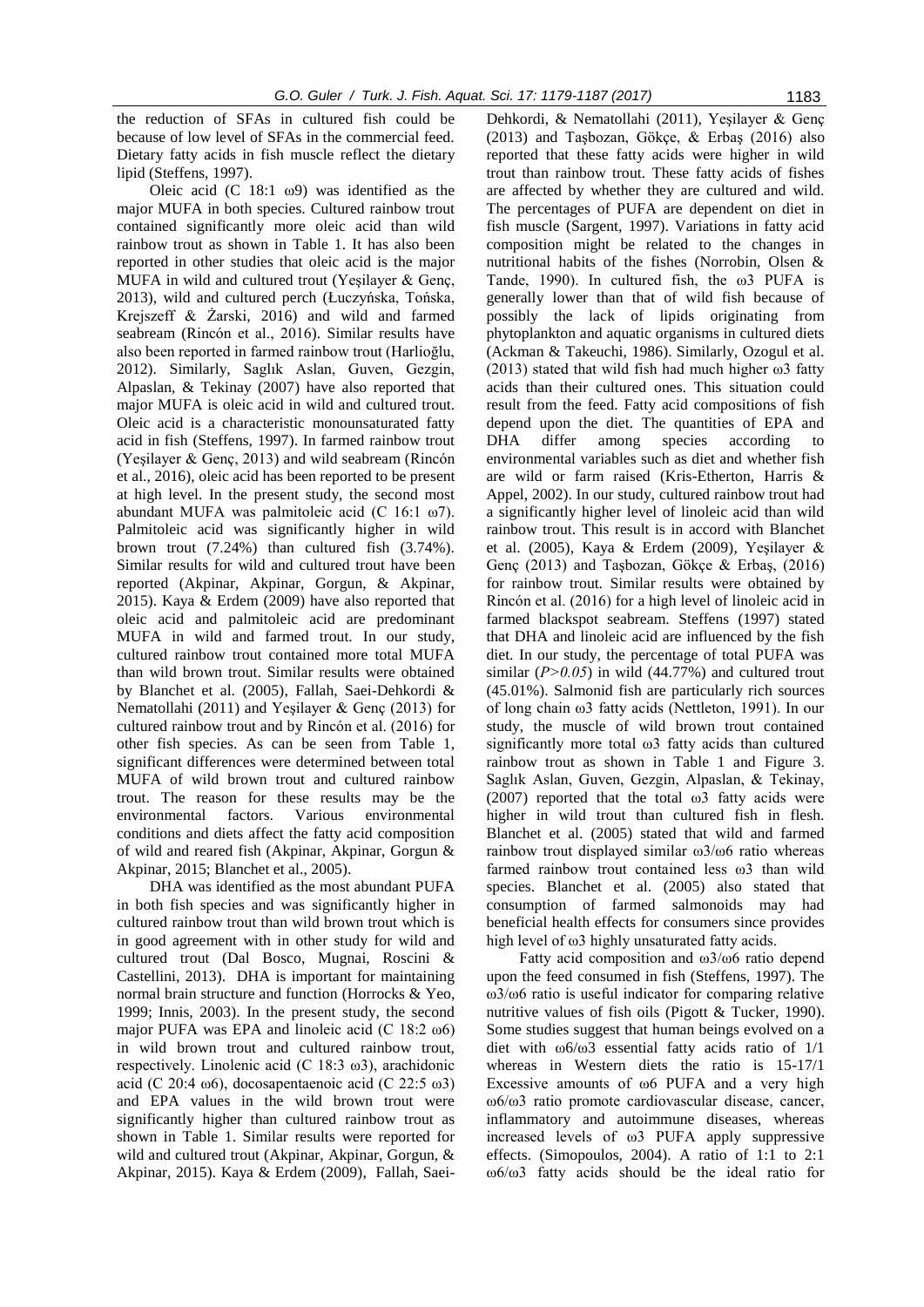beneficial to health. (Simopoulos, 2010). The Department of Health of the United Kingdom (1994) recommends ω6/ω3 value below 4. Consuming higher dietary quantities of ω3PUFAs is an approach to normalizing high ω6/ω3 ratios (Wong et al., in press; McDaniel, Ickes, & Holloman, 2013). In our study, ω3/ω6 ratio was found to be 3.84 in wild brown trout and 1.56 in cultured rainbow trout as shown in Table 1 and Figure 4. Wild brown trout had significantly higher ω3/ω6 ratio compared to cultured rainbow trout. Similar results were reported by [Kaya & Erdem](#page-7-18)  (2009), [Fallah, Saei-Dehkordi, & Nematollahi,](#page-6-15) (2011) and [Akpinar, Akpinar, Gorgun, & Akpinar \(2015\)](#page-6-13) for wild and farmed trout. Similarly, [Akpinar, Görgün &](#page-6-4)  Akpinar (2009) stated that muscle of *S. trutta macrostigma* is a wild fish species having a high nutritional value for human consumption due to its high ω3/ω6 ratio (2.26-2.59) compared to other studies (Haliloğlu, Aras, & Yetim, 2002; Guler, Aktumsek, Citil, Arslan, Torlak, 2007). Kaya & Erdem (2009), [Saglık Aslan, Guven, Gezgin,](#page-8-8)  [Alpaslan, & Tekinay \(2007\)](#page-8-8) and Yeşilayer & Genç

(2013) stated that the  $\omega$ 3/ $\omega$ 6 ratio in wild trout was higher than farmed trout. When compared with other studies [\(Akpinar, Görgün & Akpinar, 2009;](#page-6-4) [Akpinar,](#page-6-13)  [Akpinar, Görgün & Akpinar, 2015;](#page-6-13) [Kaya & Erdem,](#page-7-18)  [2009;](#page-7-18) [Saglık Aslan, Guven, Gezgin, Alpaslan, &](#page-8-8)  [Tekinay, 2007\)](#page-8-8), wild brown trout muscles used in our study have a higher ω3/ω6 ratio. [Ateş et al. \(2013\)](#page-6-11) determined that seasonal variations of fatty acid composition of wild brown trout (*Salmo trutta macrostigma*). The authors stated that wild brown trout living in Munzur river could be considered as an important ω3 fatty acid source according to the nutritional quality results evaluated. Similar ω3/ω6 ratio compared to our study was reported by [Fallah,](#page-6-15)  Saei-Dehkordi & Nematollahi, (2011) (3.88) and Yesilayer & Genc (2013) (3.5) for wild trout.

#### **Conclusion**

Muscle fatty acid composition of wild brown trout and cultured rainbow trout determined and compared. This is the first study to report the fatty



**Figure 3.** Percentage of total ω3 and ω6 fatty acids of fish species.



**Figure 4.** Comparison of ω3/ω6 ratio of wild brown trout and cultured rainbow trout.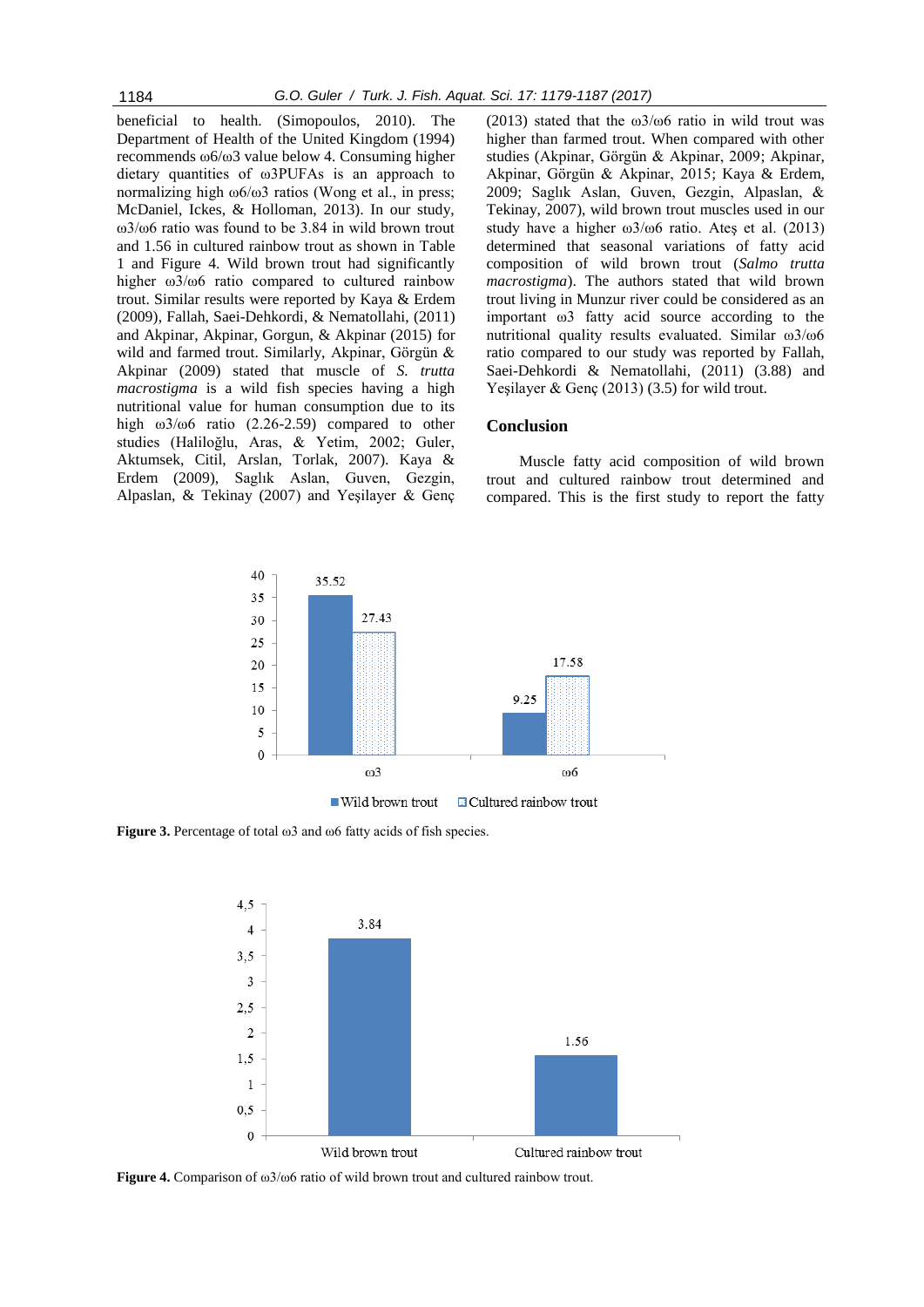acid composition of wild brown trout and cultured rainbow trout in Gezende Dam Lake. When compared with cultured rainbow trout, the wild brown trout with its high ω3 fatty acids, ω3/ω6 ratio, EPA, DPA, arachidonic acid and linolenic acid could be a potential healthy food for human consumption in terms of nutritional value.

## **Acknowledgments**

This research was supported by Selcuk University Scientific Research Foundation (BAP). The authors wish to acknowledge their support of this project.

### **References**

- Ackman, R. G. & Takeuchi, T. (1986). Comparison of fatty acids and lipids of smolting hatchery-fed and wild Atlantic salmon (*Salmo salar*). *Lipids*, *21*(2), 117-120. Doi: 10.1007/BF02534431
- <span id="page-6-0"></span>Ackman, R. G. (2001). *Fish is more than a brain food.* Paper presented at the Proceedings of the IIFET 2000 Conference, Corvallis, Oregon.
- <span id="page-6-4"></span>Akpinar, M. A., Görgün, S., & Akpinar, A. E. (2009). A comparative analysis of the fatty acid profiles in the liver and muscles of male and female S*almo trutta macrostigma*. *Food Chemistry, 112*(1), 6-8. doi: [10.1016/j.foodchem.2008.05.025](http://dx.doi.org/10.1016/j.foodchem.2008.05.025)
- <span id="page-6-13"></span>Akpinar, N., Akpinar, M. A., Gorgun, S., & Akpinar, A. E. (2015). Fatty acid composition and ω3/ω6 ratios in the muscle of wild and reared *Oncorhynchus mykiss*. *Chemistry of Natural Compounds, 51*(1), 22-25. doi: 10.1007/s10600-015-1194-y
- <span id="page-6-10"></span>Arslan, M., Sirkecioglu, N., Bayir, A., Arslan, H., & Aras, M. (2012). The influence of substitution of dietary fish oil with different vegetable oils on performance and fatty acid composition of brown trout, *Salmo trutta*. *Turkish Journal of Fisheries and Aquatic Sciences, 12*(3), 575-583. doi: 10.4194/1303-2712 v12\_3\_04
- <span id="page-6-11"></span>Ateş, M., Çakıroğulları, G. Ç., Kocabaş, M., Kayım, M., Can, E., & Kızak, V. (2013). Seasonal variations of proximate and total fatty acid composition of wild brown trout in Munzur River, Tunceli-Turkey. *Turkish Journal of Fisheries and Aquatic Sciences, 13*(4), 613-619. doi: 10.4194/1303-2712-v13\_4\_06
- <span id="page-6-5"></span>Bayır, A., Sirkecioğlu, A. N., Aras, N. M., Aksakal, E., Haliloğlu, H. İ., & Bayır, M. (2010). Fatty acids of neutral and phospholipids of three endangered trout: *Salmo trutta caspius* Kessler, *Salmo trutta labrax* Pallas and *Salmo trutta macrostigma* Dumeril. *Food Chemistry, 119*(3), 1050-1056. doi: [10.1016/j.foodchem.2009.07.064](http://dx.doi.org/10.1016/j.foodchem.2009.07.064)
- Balcı Akova, S., (2015). Aquaculture and its distribution in Turkey. *Journal of Aquaculture Engineering and Fisheries Research*, *1*(4), 160-190. doi: 10.3153/JAEFR15018
- <span id="page-6-14"></span>Blanchet, C., Lucas, M., Julien, P., Morin, R., Gingras, S., & Dewailly, É. (2005). Fatty acid composition of wild and farmed Atlantic salmon (*Salmo salar*) and rainbow trout (*Oncorhynchus mykiss*). *Lipids, 40*(5), 529-531. doi: 10.1007/s11745-005-1414-0
- <span id="page-6-12"></span>Chávez-Mendoza, C., García-Macías, J. A., Alarcón-Rojo, A. D., Ortega-Gutiérrez, J. Á., Holguín-Licón, C., &

Corral-Flores, G. (2014). Comparison of fatty acid content of fresh and frozen fillets of rainbow trout (*Oncorhynchus mykiss*) *Walbaum*. *Brazilian Archives of Biology and Technology, 57*(1), 103-109. doi: 10.1590/S1516-89132014000100015

- <span id="page-6-1"></span>Connor, W. E. (2000). Importance of n−3 fatty acids in health and disease. *The American Journal of Clinical Nutrition, 71*(1), 171S-175S.
- <span id="page-6-2"></span>Coste, T. C., Gerbi, A., Vague, P., Pieroni, G., & Raccah, D. (2003). Neuroprotective effect of docosahexaenoic acid-enriched phospholipids in experimental diabetic neuropathy. *Diabetes, 52*(10), 2578-2585.
- <span id="page-6-6"></span>Çelik, M., Diler, A., & Küçükgülmez, A. (2005). A comparison of the proximate compositions and fatty acid profiles of zander (*Sander lucioperca*) from two different regions and climatic conditions. *Food Chemistry, 92*(4), 637-641. doi: [10.1016/j.foodchem.2004.08.026](http://dx.doi.org/10.1016/j.foodchem.2004.08.026)
- <span id="page-6-16"></span>Dal Bosco, A., Mugnai, C., Roscini, V., & Castellini, C. (2013). Fillet fatty acid composition, estimated indexes of lipid metabolism and oxidative status of wild and farmed brown trout (*Salmo trutta L.*). *Italian Journal of Food Science, 25*(1), 83-89.
- Department of Health of the United Kingdom, (1994). *Nutritional Aspects of Cardiovascular Disease*. Report of the Health and Social Subject, vol 46. Her Majesty's Stationery Office, London
- <span id="page-6-8"></span>DSI, (2013). http://www2.dsi.gov.tr/baraj/detay.cfm?BarajID=131.
- <span id="page-6-15"></span>Fallah, A. A., Saei-Dehkordi, S. S., & Nematollahi, A. (2011). Comparative assessment of proximate composition, physicochemical parameters, fatty acid profile and mineral content in farmed and wild rainbow trout (*Oncorhynchus mykiss*). *International Journal of Food Science & Technology, 46*(4), 767- 773. doi: 10.1111/j.1365-2621.2011.02554.x
- Folch, J., Lees, M., & Sloane Stanley, G. H. (1957). A simple method for the isolation and purification of total lipides from animal tissues. *The Journal of Biological Chemistry*, *226*, 497-509.
- Food and Agriculture Organization of the United Nations (FAO), (2010). *Fats and fatty acidsin human nutrition*. Report of an expert consultation. FAO Food and Nutrition Paper 91, Rome.
- Freeman, M. P. (2000). Omega-3 Fatty Acids in Psychiatry: A Review. *Annals of Clinical Psychiatry, 12*(3), 159- 165.
- <span id="page-6-9"></span>Geldiay, R., & Balık, S. (1996). Türkiye Tatlı Su Balıkları, Ege Üniversitesi, Su Ürünleri Fakültesi Yayın No: 46. *Ders Kitabı. Dizin*(16).
- <span id="page-6-3"></span>Gottrand, F. (2008). Long-chain polyunsaturated fatty acids influence the immune system of infants. *The Journal of Nutrition, 138*(9), 1807S-1812S.
- Guler, G. O., Aktumsek, A., Citil, O. B., Arslan, A., & Torlak E. (2007). Seasonal variations on total fatty acid composition of fillets of zander (*Sander lucioperca*) in Beysehir Lake (Turkey). *Food Chemistry*, *103*, 1241- 1246.doi[:10.1016/j.foodchem.2006.10.029](http://dx.doi.org/10.1016/j.foodchem.2006.10.029)
- <span id="page-6-7"></span>Guler, G., Aktumsek, A., Cakmak, Y., Zengin, G., & Citil, O. (2011). Effect of season on fatty acid composition and n-3/n-6 ratios of zander and carp muscle lipids in Altinapa Dam Lake. *Journal of Food Science, 76*(4), C594-C597. doi: 10.1111/j.1750-3841.2011.02136.x
- Haliloğlu, H İ., Aras, N. M., & Yetim, H. (2002). Comparison of muscle fatty acids of three trout species (Salvelinus alpinus, Salmo trutta fario,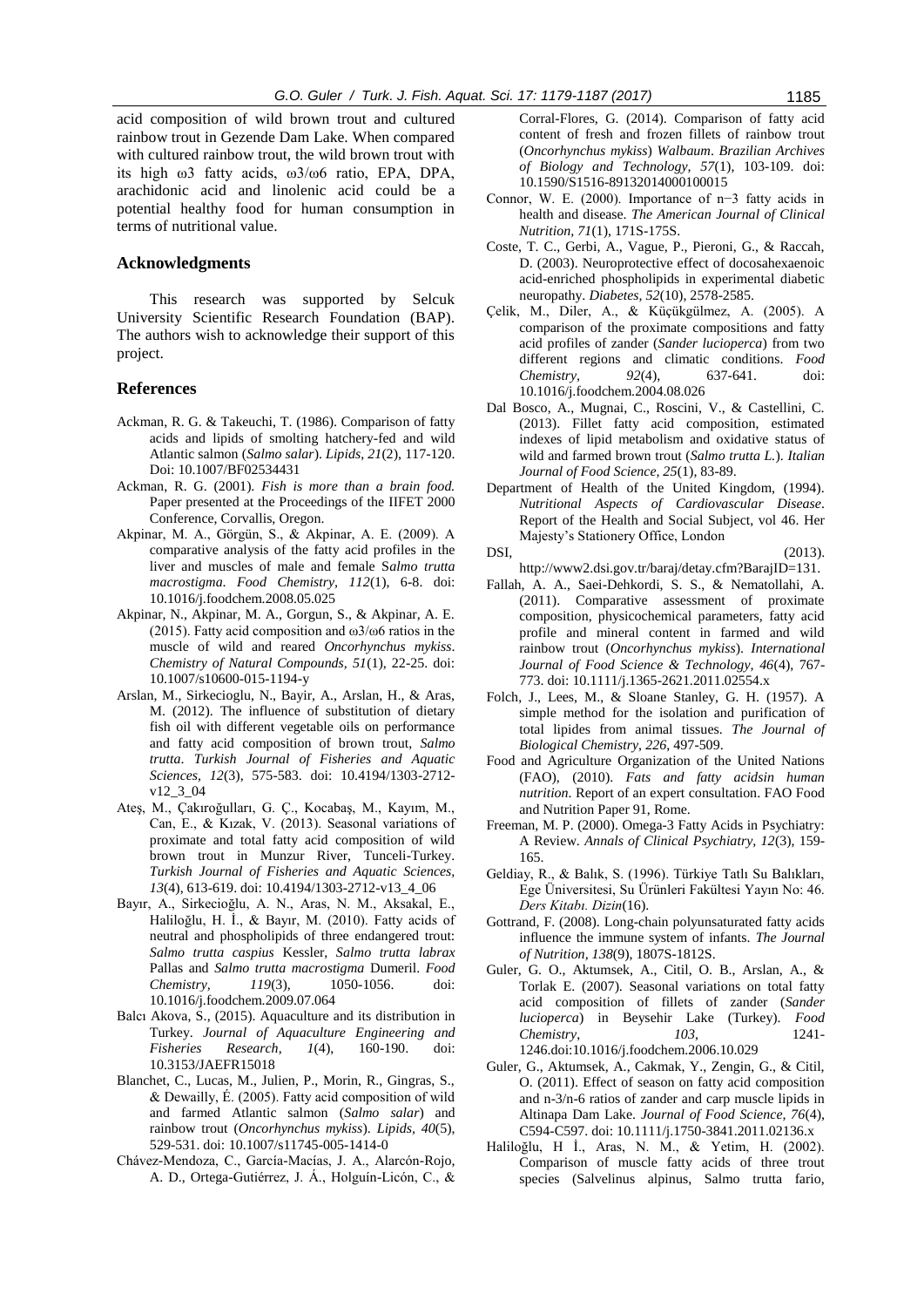Oncorhynchus mykiss) raised under the same conditions. T*urkish Journal of Veterinary and Animal Sciences*, *26*, 1097-1102.

- <span id="page-7-8"></span>Haliloǧlu, H. İ., Bayır, A., Sirkecioǧlu, A. N., Aras, N. M., & Atamanalp, M. (2004). Comparison of fatty acid composition in some tissues of rainbow trout (*Oncorhynchus mykiss*) living in seawater and freshwater. *Food Chemistry, 86*(1), 55-59. doi: [10.1016/j.foodchem.2003.08.028](http://dx.doi.org/10.1016/j.foodchem.2003.08.028)
- <span id="page-7-13"></span>Haliloğlu, H. İ., Bayir, A., Sirkecioğlu, A. N., & Aras, N. M. (2005). Fatty acid profiles of different tissues in mature trout (*Salmo trutta macrostigma*) from Pulur Creek in Karasu Region, Turkey. *Journal of Applied Animal Research, 27*(2), 81-84. doi: [10.1080/09712119.2005.9706545](http://dx.doi.org/10.1080/09712119.2005.9706545)
- Harlioğlu, A. G. (2012). Fatty acid composition, fat soluble vitamins and cholesterol content of farmed rainbow trout (*Oncorhynchus mykiss*). *Pakistan Journal of Zoology*, *44*(4), 1013-1019.
- <span id="page-7-9"></span>Henderson, R. J., & Tocher, D. R. (1987). The lipid composition and biochemistry of freshwater fish. *Progress in Lipid Research, 26*(4), 281-347. doi: [10.1016/0163-7827\(87\)90002-6](http://dx.doi.org/10.1016/0163-7827(87)90002-6)
- <span id="page-7-3"></span>Hibbeln, J. R. (1998). Fish consumption and major depression. *Lancet, 351*(9110), 1213. doi: 10.1016/S0140-6736(05)79168-6
- <span id="page-7-4"></span>Holm, T., Andreassen, A. K., Aukrust, P., Andersen, K., Geiran, O. R., Kjekshus, J., Simonsen, S., Gullestad, L. (2001). Omega-3 fatty acids improve blood pressure control and preserve renal function in hypertensive heart transplant recipients. *European Heart Journal, 22*(5), 428-436. doi: [10.1053/euhj.2000.2369](http://dx.doi.org/10.1053/euhj.2000.2369)
- Holub, B. J. (2001). Docosahexaenoic acid in human health. In Shahidi F,. Finley JW (editors). *Omega-3 fatty acids, chemistry, nutrition and health effects*. ACS Symposium series 788 ACS Press. p. 54–65.
- <span id="page-7-16"></span>Horrocks, L. A., & Yeo, Y. K. (1999). Health benefits of docosahexaenoic acid (DHA). *Pharmacological Research, 40*(3), 211-225. doi: 10.1006/phrs.1999.0495
- <span id="page-7-5"></span>Hu, F. B., Cho, E., Rexrode, K. M., Albert, C. M., & Manson, J. E. (2003). Fish and long-chain ω-3 fatty acid intake and risk of coronary heart disease and total mortality in diabetic women. *Circulation, 107*(14), 1852-1857. doi: 10.1161/01.CIR.0000062644.42133.5F
- <span id="page-7-0"></span>Hu, F. B., & Willett, W. C. (2002). Optimal diets for prevention of coronary heart disease. *JAMA, 288*(20), 2569-2578. doi: 10.1001/jama.288.20.2569
- <span id="page-7-17"></span>Innis, S. M. (2003). Perinatal biochemistry and physiology of long-chain polyunsaturated fatty acids. *Journal of Pediatrics, 143*(4), 1-8. doi: 10.1067/S0022- 3476(03)00396-2
- <span id="page-7-12"></span>IUPAC, (1979). Standard methods for the analysis of oils, fats and derivatives: Paquot, C. (ed.), Oxford Pergamon Press.
- <span id="page-7-14"></span>Kalyoncu, L., Yaman, Y., & Aktumsek, A. (2010). Determination of the seasonal changes on total fatty acid composition of rainbow trout, *Oncorhynchus mykiss* in Ivriz Dam Lake, Turkey. *African Journal of Biotechnology, 9*(30), 4783-4787. doi: 10.5897/AJB10.497
- <span id="page-7-18"></span>Kaya, Y., & Erdem, M. E. (2009). Seasonal comparison of wild and farmed brown trout (*Salmo trutta forma fario* L., 1758): crude lipid, gonadosomatic index and fatty acids. *International Journal of Food Sciences*

*and Nutrition, 60*(5), 413-423. doi: [10.1080/09637480701777886](http://dx.doi.org/10.1080/09637480701777886)

- Kinsella, J. E., Lokesh, B., Stone, R. A. (1990). Dietary *n*-3 polyunsaturated fatty acids and amelioration of cardiovascular disease: possible mechanism. *The American Journal of Clinical Nutritio*n, *52*(1), 1–28.
- <span id="page-7-2"></span>Kris-Etherton, P. M., Harris, W. S., & Appel, L. J. (2002). Fish consumption, fish oil, omega-3 fatty acids, and cardiovascular disease. *Circulation, 106*(21), 2747- 2757. doi: 10.1161/01.CIR.0000038493.65177.94
- Leaf, A., & Weber, P. C. (1988). Cardiovascular effects of *n*-3 fatty acids. *The New England Journal of Medicine*, *318*(9), 549–557. doi: [10.1056/NEJM198803033180905](https://doi.org/10.1056/NEJM198803033180905)
- <span id="page-7-1"></span>Lee, K. W., & Lip, G. Y. (2003). The role of omega-3 fatty acids in the secondary prevention of cardiovascular disease. *QJM An International Journal of Medicine, 96*(7), 465-480. doi[: 10.1093/qjmed/hcg092](https://doi.org/10.1093/qjmed/hcg092)
- <span id="page-7-11"></span>Łuczyńska, J., Tońska, E., Krejszeff, S., & Żarski, D. (2016). Comparison of fatty acids in the muscles and liver of pond-cultured and wild perch, *Perca fluviatilis* (L.), in Poland. *Turkish Journal of Fisheries and Aquatic Sicences, 16*(1), 19-27. doi: 10.4194/1303-2712-v16\_1\_03
- Lunn, J., & Theobald, H. E. (2006). The health effects of dietary unsaturated fatty acids. *Nutrition Bulletin*, *31* ,178–224. doi: 10.1111/j.1467-3010.2006.00571.x
- McDaniel, J., Ickes, E., & Holloman, C. (2013). Beneficial n-3 polyunsaturated fatty acid levels and n6:n3 ratios after 4-week EPA + DHA supplementation associated with reduced CRP: A pilot study in healthy young adults. *Modern Research in Inflammation*, *2*(4), 59- 68. doi: 10.4236/mri.2013.24008
- Nettleton, J. A. (1991). Omega-3 fatty acids: Comparison of plant and seafood sources in human nutrition, *Journal of the American Dietetic Association*, *91*(3), 331-337.
- Norrobin M.F., Olsen R.E., & Tande K.S. (1990). Seasonal variation in lipid class and fatty acid composition of two small copepods in Balsfjorden, northern Norway. *Marine Biology*, *105*(2), 205–211. doi: 10.1007/BF01344288
- <span id="page-7-10"></span>Ozogul, F., Yavuzer, E., Ozogul, Y., & Kuley, E. (2013). Comparative quality loss in wild and cultured rainbow trout (*Oncorhynchus mykiss*) during chilling storage. *Food Science and Technology Research, 19*(3), 445- 454. doi: 10.3136/fstr.19.445
- <span id="page-7-19"></span>Pigott, G. M., & Tucker, B. (1990). *Seafood: effects of technology on nutrition* (Vol. 39): CRC press.
- <span id="page-7-6"></span>Pike, I. H. (1999). Health benefits from feeding fish oil and fish meal. *The role of long chain omega-3 polyunsaturated fatty acids in animal feeding. IFOMA, Herts, UK*.
- Rasmussen, B. M., Vessby, B., Uusitupa, M., Berglund, L., Pedersen, E., Riccardi, G., Rivellese, A. A., Tapsell, L., & Hermansen, K., (2006). Effects of dietary saturated, monounsaturated, and n-3 fatty acids on blood pressure in healthy subjects. *The American Journal of Clinical Nutrition, 83*, 221–226.
- <span id="page-7-15"></span>Rincón, L., Castro, P. L., Álvarez, B., Hernández, M. D., Álvarez, A., Claret, A., Guerrero, L., & Ginés, R. (2016). Differences in proximal and fatty acid profiles, sensory characteristics, texture, colour and muscle cellularity between wild and farmed blackspot seabream (*Pagellus bogaraveo*). *Aquaculture, 451*, 195-204. doi[: 10.1016/j.aquaculture.2015.09.016](http://dx.doi.org/10.1016/j.aquaculture.2015.09.016)
- <span id="page-7-7"></span>Rose, D. P. (1997). Dietary fatty acids and cancer. *The American Journal of Clinical Nutrition, 66*(4), 998-